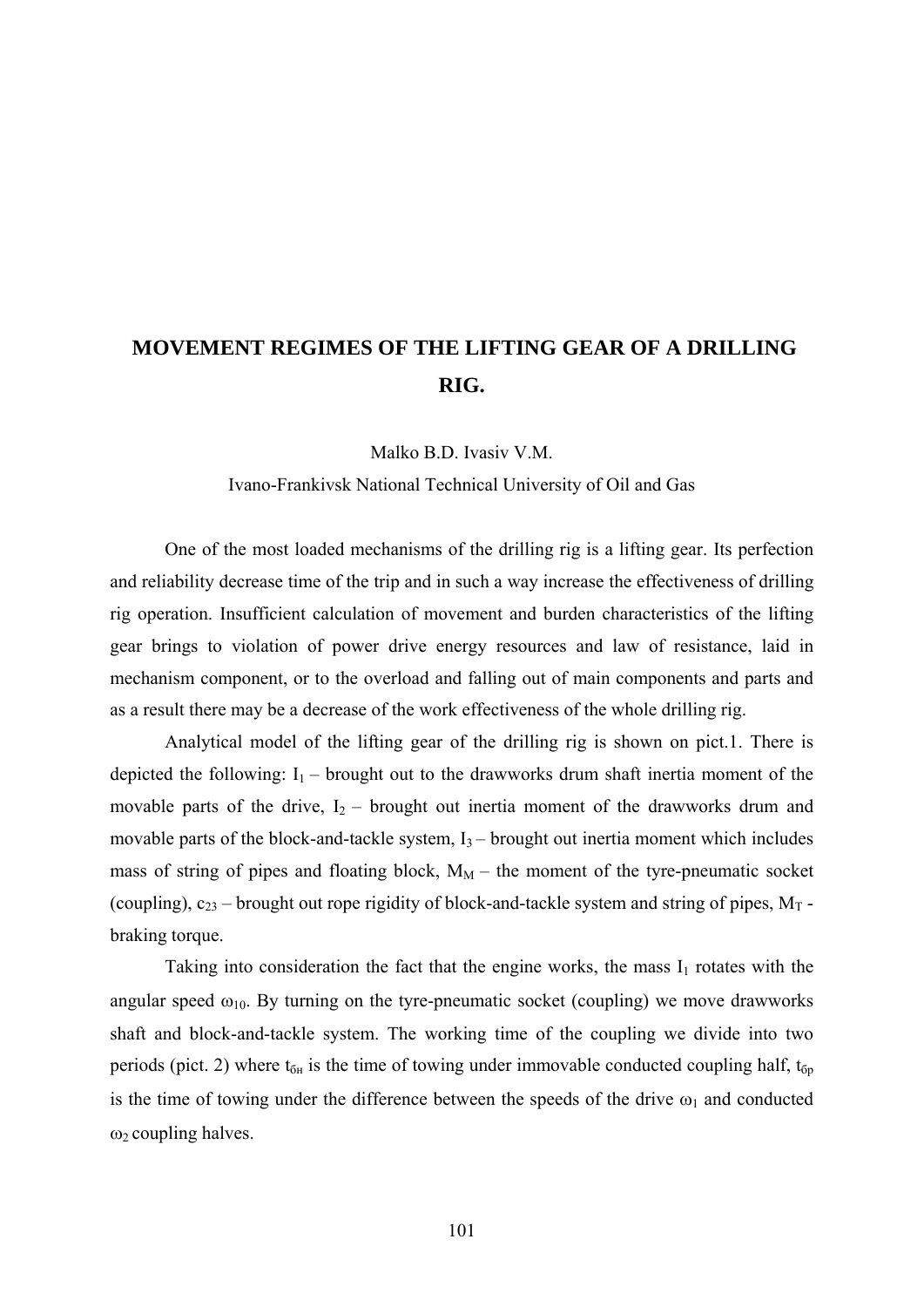The results of the theoretical and experimental investigations show [1, 2], that the time of the full bond of coupling halves comes to  $t_{34} = t_{6H} + t_{6p} = 2...5c$ . After the full bond, the period of acceleration of drum hoist and floating block is still going on. This period of time comprises  $t_{p1}$ . So the full time of acceleration is equal to:

$$
t_p = t_{6H} + t_{6p} + t_{p1}
$$
 (1)

The duration of the time  $t_{6H}$  is determined by the characteristics of the coupling  $q_M$  [3], and by the moment on the belt brake  $M_T$ . The moment of the coupling increases according to the law:

$$
M_M = q_M t (\alpha - \beta t), \qquad (2)
$$

where  $\alpha$ ,  $\beta$  - are coefficients which determine the character of moment changes,

MK  $M = \frac{M_M}{t_M}$  $q_M = \frac{M_{MK}}{M_{MK}}$ ,  $M_{MK}$  – maximum moment which can be transmitted by the coupling, t<sub>MK</sub> – the

time of moment increase to the maximum magnitude.

The movement of the second coupling half and mass  $I_2$  begins, when the moment in the coupling  $M_M$  becomes equal to the moment of brake  $M_T$ , that is

$$
M_M=M_T
$$

Including (2) there can be determined the time  $t_{6H}$ 

$$
t_{\tilde{O}H} = \frac{\alpha}{2\beta} + \sqrt{\frac{\alpha^2}{4\beta^2} - \frac{M_T}{\beta q_M}}
$$
 (3)

During the period of time  $t_{6H}$ , the selection of an interval between the hook and the elevator link is taken place and the deformation of the hook's spring and cable standoff are accomplished.

 The calculations show that during the time of deformation selection the draw works drum shaft rotates to the angle  $\varphi_{6p} \leq 360^{\circ}$ .  $.370^{\circ}$ . Taking into consideration the fact that resistance force depends on travel, the movement equation of the conducted coupling half is the following:

$$
I_2 \ddot{\varphi}_2 = M_M - c_{23} \varphi_2 \tag{4}
$$

We substitute the value  $M_M$  in (4) and we solve it having zero at initial conditions:

$$
\varphi_2 = q_M \left[ \frac{2I_2 \beta}{c_{23}^2} (1 - \cos pt) + \frac{\alpha}{c_{23}} \left( t - \frac{1}{p} \sin pt \right) - \frac{\beta t^2}{c_{23}} \right]
$$
(5)

The speed of coupling half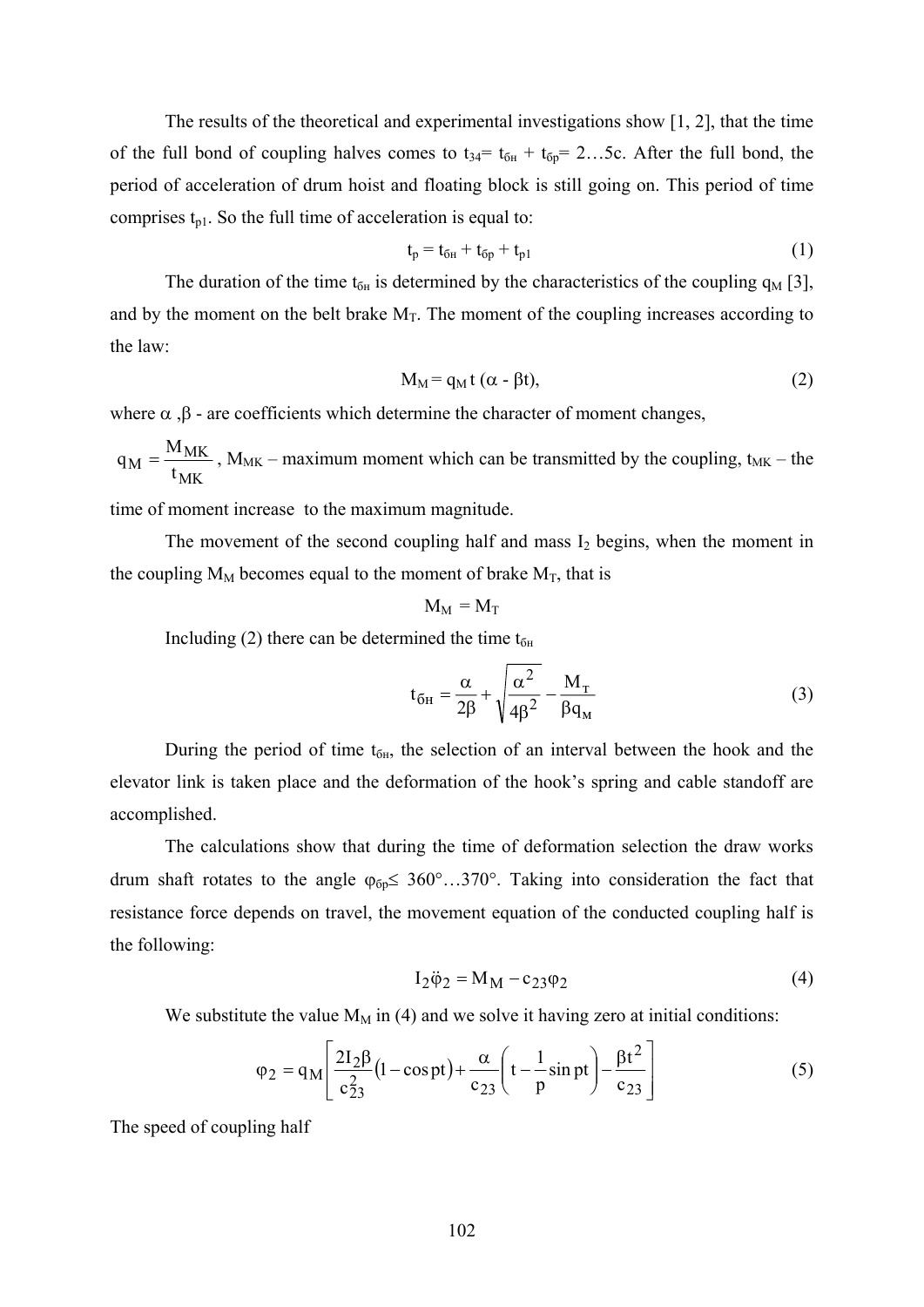$$
\omega_2 = q_M \left[ \frac{2I_2 \beta P}{c_{23}^2} \sin pt + \frac{\alpha}{c_{23}} (1 - \cos pt) - \frac{2\beta t}{c_{23}} \right]
$$
(6)

 The movement rate remains up to the deformation of the drilling line, when the efforts in it  $F_k = c_{23}\varphi_2$  reaches the mass of floating block and string of pipes  $Q_k$ . From this condition we can find:

$$
\varphi_{2H} = \frac{M(Q)}{c_{23}}
$$

 So, the duration of the first and second periods is determined by the coupling characteristics  $q_M$  and moment magnitude  $M_T$ .

We substitute the value  $\varphi_{2H}$  to the equation (5) and find the duration  $t_{6p}$  of the first acceleration period of the second coupling half and drawworks shaft. The solution is possible only by numeral method. Beginning with this period of time the string of pipes is moving.

 The most efficient regime of turning on the coupling is considered the regime, when full bond of coupling halves is carried out directly before "picking up" the string of pipes [4]. In this case such equality is taken place  $\omega_1 = \omega_2$ , where  $\omega_1$  – is the speed of the drive coupling half.

We can find its value according to the formula:

$$
\omega_1 = \omega_{10} - \frac{q_M t^2}{I_1} \left(\frac{\alpha}{2} - \frac{\beta}{3} t\right)
$$
 (7)

where  $\omega_{10}$  is the initial speed of the drive coupling half

We equate the right parts of equations  $(6)$ ,  $(7)$  and determine the bond time of coupling halves  $t_{3M}$ . It must be slightly different from the time  $t_{6p}$  or be equal to it.

 There begins the acceleration of string of pipes. The movement equation is the following:

$$
I_{3B}\ddot{\varphi}_3 = M_{\partial} - M_0 \tag{8}
$$

Here  $I_{3B} = I_1 + I_2 + I_3$ 

 $M_{\partial} = M_{\partial k} - \lambda \dot{\varphi}_3$  - brought out engine moment,

 $M_{\partial x}$  - boundary moment.

 $\lambda$  - steepness coefficient of engine mechanical characteristics

 $M<sub>o</sub>$  – moment from the weight force of the string of pipes and resistance to their movement in the well.

The solution of the equation (8) with regard to speed is the following: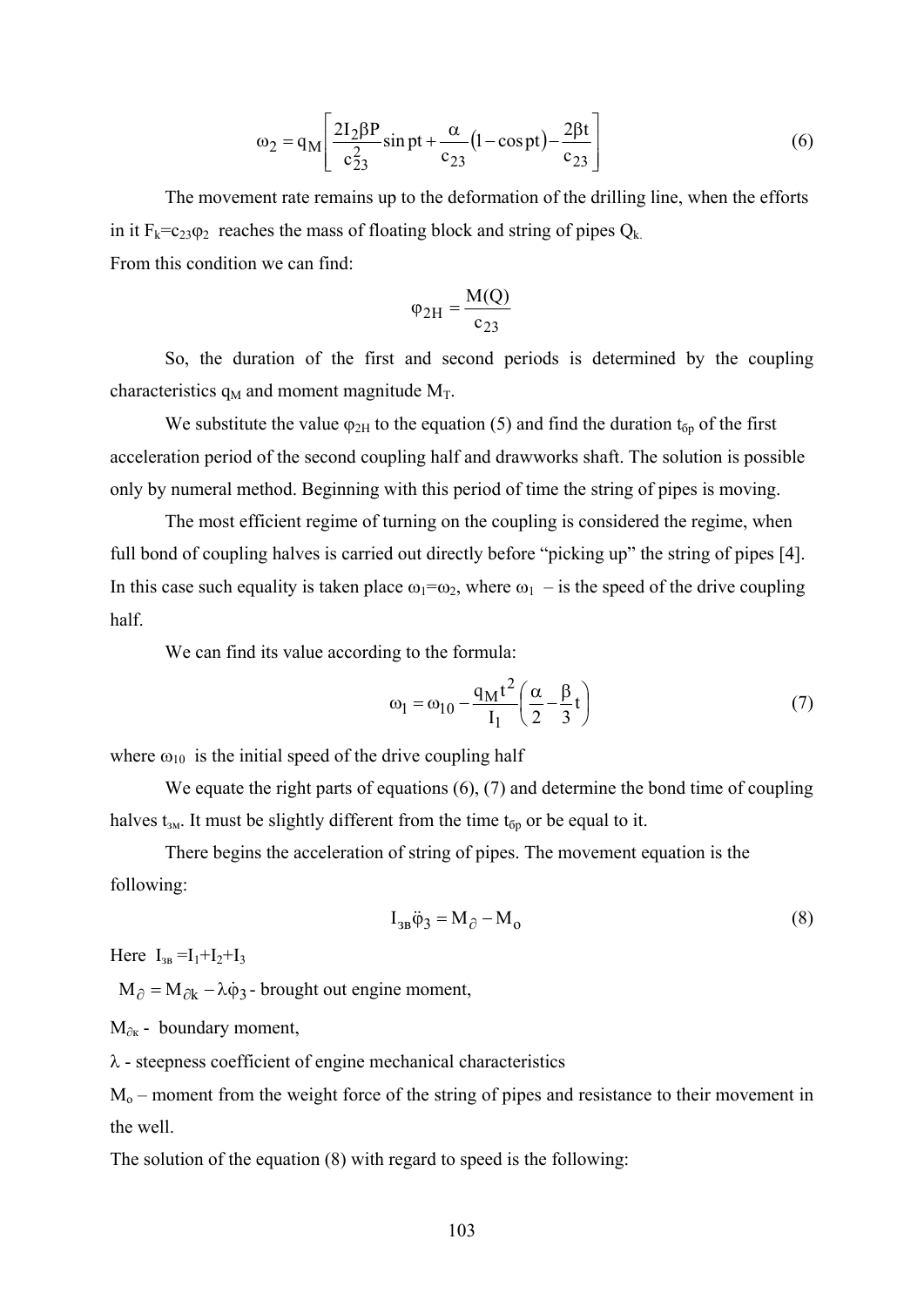$$
\omega_3 = \omega_{3M} e^{-\frac{\lambda}{I_{3B}}t} + \frac{M_{\partial k} - M_o}{\lambda} \left( 1 - e^{-\frac{\lambda}{I_{3B}}t} \right)
$$
(9)

Here  $\omega_{3M}$  - is the speed of junction of coupling halves (pict. 2)

The speed of the drawworks drum asymptotically approaches to the established value where

$$
t{\rightarrow}\infty\text{:}\qquad \qquad \omega_y=\frac{M_{\partial\kappa}-M_o}{\lambda}\,.
$$

The process of acceleration may be considered as completed if the speed of the drum reaches the value  $\omega=0.95\omega_v$ . Now we can find the duration of the acceleration period:

$$
t_{\rm pl} = \frac{I_{\rm 3B}}{\lambda} \ln \frac{\omega_{\rm y} - \omega_{\rm 3M}}{0.05 \omega_{\rm y}}
$$
 (10)

So, the increase of steepness  $\lambda$  leads to the decrease of time for acceleration  $t_{p1}$ . But under such conditions increases the acceleration and inertia forces.

The angle of drum turning in the period of pipe acceleration is equal to:

$$
\varphi_3 = \omega_y \left[ t + \frac{I_{3B}}{\lambda} \left( e^{-\frac{\lambda}{I_{3B}}t} - 1 \right) \right] - \frac{I_{3B}\omega_{3M}}{\lambda} \left( 1 - e^{-\frac{\lambda}{I_{3B}}t} \right) \tag{11}
$$

At the end of the floating block lifting process it is necessary to stop it. Movement brake may be fulfilled by constrained method – turning on the brake of drawworks drum or by unconstrained method – the movement of floating block upward is stopped under the influence of the floating block mass itself and the mass of pipes. In both cases the process of braking begins from the turning off the tyre-pneumatic socket (coupling).

Let's consider that the coupling discharge and turning on the belt brake begin simultaneously.

The equation of masses' movement  $I_2$ ,  $I_3$  to the full release of coupling halves is the following:

$$
I_2 \ddot{\varphi}_2 = M_M - M_\Gamma - c_{23} (\varphi_2 - \varphi_3) I_3 \ddot{\varphi}_3 = c_{23} (\varphi_2 - \varphi_3) - M_o
$$
 (12)

The coupling moment in the period of discharge changes according to the law [1]:

$$
M_M = M_{MK} \left( 1 - \frac{t}{t_p} \right)
$$

where  $M_{MK}$  – maximum moment which can be transmitted by the coupling,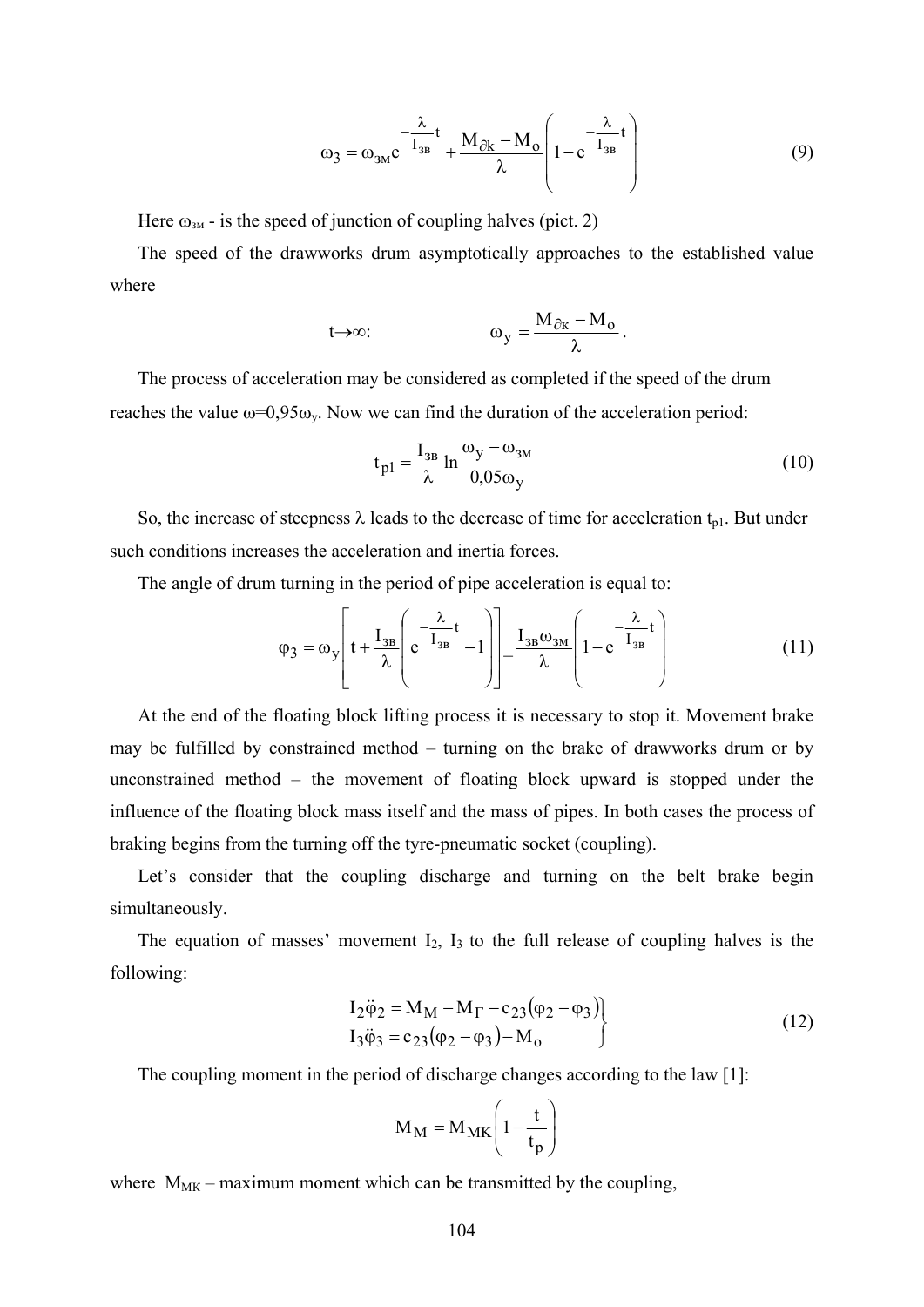$t_p$  – time of full coupling discharge.

The moment of belt brake increases according to the linear law [4]:

$$
M_{\Gamma} = M_{\Gamma K} \frac{t}{t_{\Gamma K}}.
$$

The solution of the equation system for relative motion of masses  $I_2$ ,  $I_3$  is the following:

$$
\varphi_2 - \varphi_3 = A \sin(pt + \beta) + Dt + E \tag{13}
$$

where 
$$
A = \sqrt{E^2 + \frac{D^2}{p^2}}
$$
,  $p^2 = \frac{c_{23}(I_2 + I_3)}{I_2 I_3}$ ,  $D = -\left(\frac{M_{MK}}{t_P} + \frac{M_{MT}}{t_{TK}}\right) \frac{I_2}{c_{23}(I_2 + I_3)}$ ,  
 $E = \frac{(M_{MK}I_3 + M_0I_2)I_2I_3}{c_{23}(I_2 + I_3)}$ ,  $\beta = \arctg \frac{EP}{D}$ .

Let substitute (13) in (12) and after integration, find the movement laws  $\varphi_2$ ,  $\varphi_3$ :

$$
\omega_2 = \omega_y + \frac{M_{MK}t}{I_2} \left( 1 - \frac{t}{2t_p} \right) - \frac{M_{TK}}{2I_2 t_{TK}} t^2 + \frac{c_{23}}{I_2} \left[ \frac{H}{p} \cos(pt + \beta) - \frac{D}{2} t^2 - Et \right],
$$
 (14)

$$
\varphi_2 = \omega_y t + \frac{M_{MK}t^2}{2I_2} \left( 1 - \frac{t}{3t_p} \right) - \frac{M_{TK}}{6I_2 t_{TK}} t^3 + \frac{c_{23}}{I_2} \left[ \frac{H}{p^2} \sin(pt + \beta) - \frac{D}{6} t^3 - \frac{E}{2} t^2 \right], \quad (15)
$$

$$
\omega_3 = \omega_y - \frac{c_{23}}{I_3} \left[ \frac{H}{p} \cos(pt + \beta) - \frac{D}{2} t^2 - Et \right] - M_O t, \tag{16}
$$

$$
\varphi_3 = \omega_y t - \frac{c_{23}}{I_3} \left[ \frac{H}{p^2} \sin(pt + \beta) - \frac{D}{6} t^3 - \frac{E}{2} t^2 \right] - \frac{M_O}{2} t^2.
$$
 (17)

From the equation (16), using the condition  $\omega_3=0$ , we find the time  $t_{3}$  to the movement stop of brought out mass I<sub>3</sub> (of floating block and string of pipes). We substitute the received value of  $t_{3K}$  to the equation (17) and determine the way of floating block to the full stop:

$$
S_{\Gamma} = \varphi_3 \frac{r}{U} \tag{18}
$$

where  $r$  – medium radius of cable spinning to the drum,

U - multiplicity of cable systems

The equation (13) permits to determine the condition of cable tightness (looping):

$$
\varphi_2 - \varphi_3 \geq 0.
$$